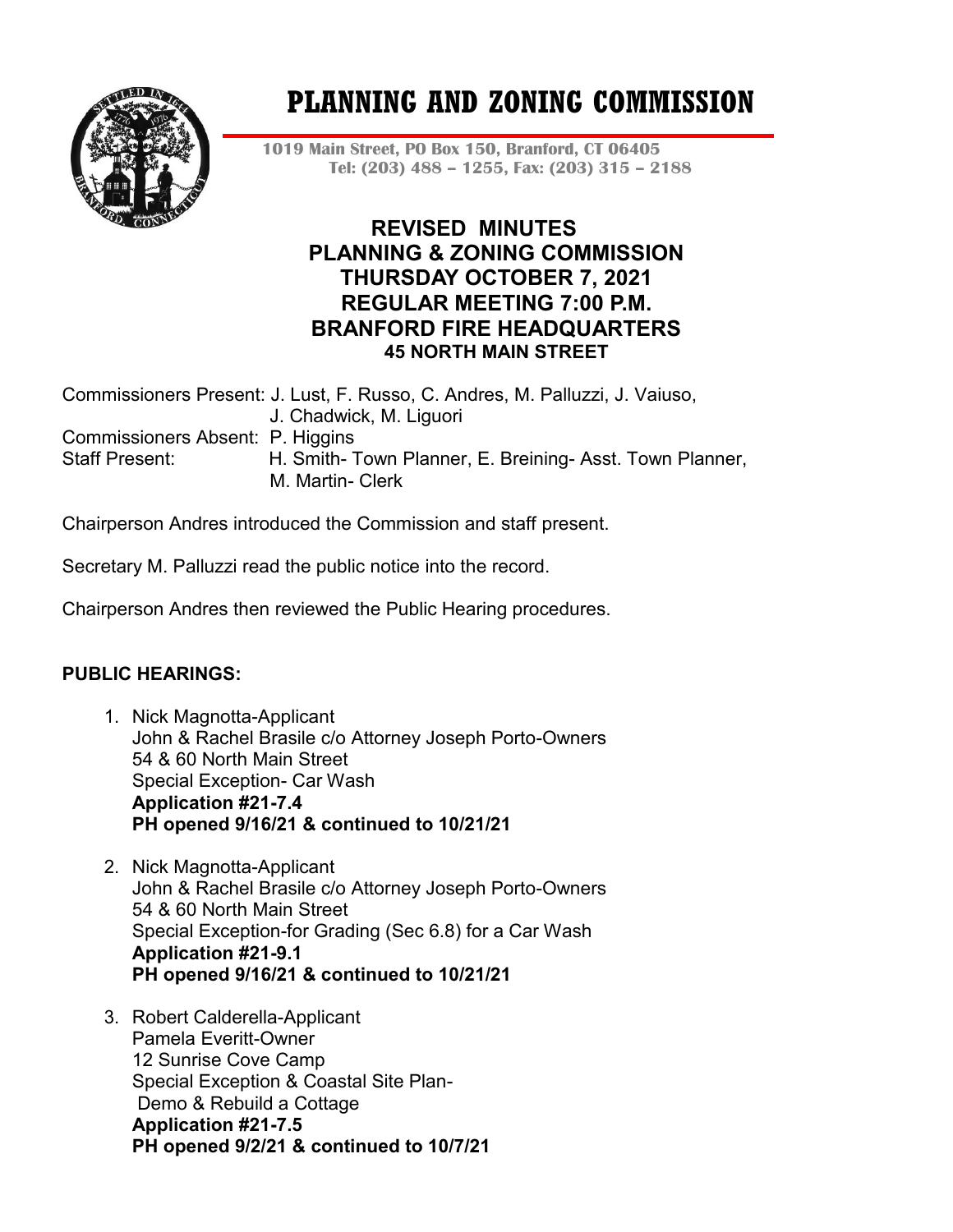H. Smith stated the applicant requested this item be continued to the 10/21/21 meeting.

The applicant offered a time extension which the commission accepted

4. Peter Kusterer-Applicant & Owner 3 Three Elms Road Special Exception Modification - Alter conditions of a previous Special Exception Approval for the construction of an oversized accessory structure (Barn) **Application #21-9.4 A/R 9/16/21 & PH set for 10/7/21**

Peter Kusterer (Applicant) spoke and displayed a site plan. He would like to make some minor changes to the past approval. He spoke of the list of the conditions from the past approval. He noted he can't have landscaping on all sides of the barn since the other sides of the barn have doors so landscaping is not feasible. He has landscaped the front.

He talked of the placement of the boats for storage on the parcel.

He then talked of guardrails in his parking lot and noted he does not want one.

He requested a slight relocation of the dumpster per the dumpster company's request.

He then talked of the plantings along the parking lot along thimble islands road; he is proposing a low cut year round plant with river stones in between noting they won't wash away with heavy rain.

Next he spoke of the underground tanks to store rainwater and how the area is the septic field.

The agreement between his neighbor, Sam Morris was discussed briefly and Mr. Kusterer maintains the agreement is invalid.

 H. Smith reviewed the staff report. He noted he needs to review the zba file more thoroughly.

The commission discussed the items.

## Public Input:

1. Tim Lee-(Sam Morris attorney) He asked what Mr. Kusterer wants to accomplish. They are asking him to make a site plan with the changes he wants. He then spoke of the prior zba approval and how Mr. Morris objected to various conditions. Then they came together and came up with an agreement.

Mr. Lee then spoke of some type of buffering between Mr. Morris property and Mr. Kusterer property.

Mr. Lee noted if Mr. Kusterer wants a modification to the prior approval then he should show what changes in circumstances occurred to support the changes. He also stated that Mr. Kusterer should go back to the Zoning Board of Appeals for the modification of that approval.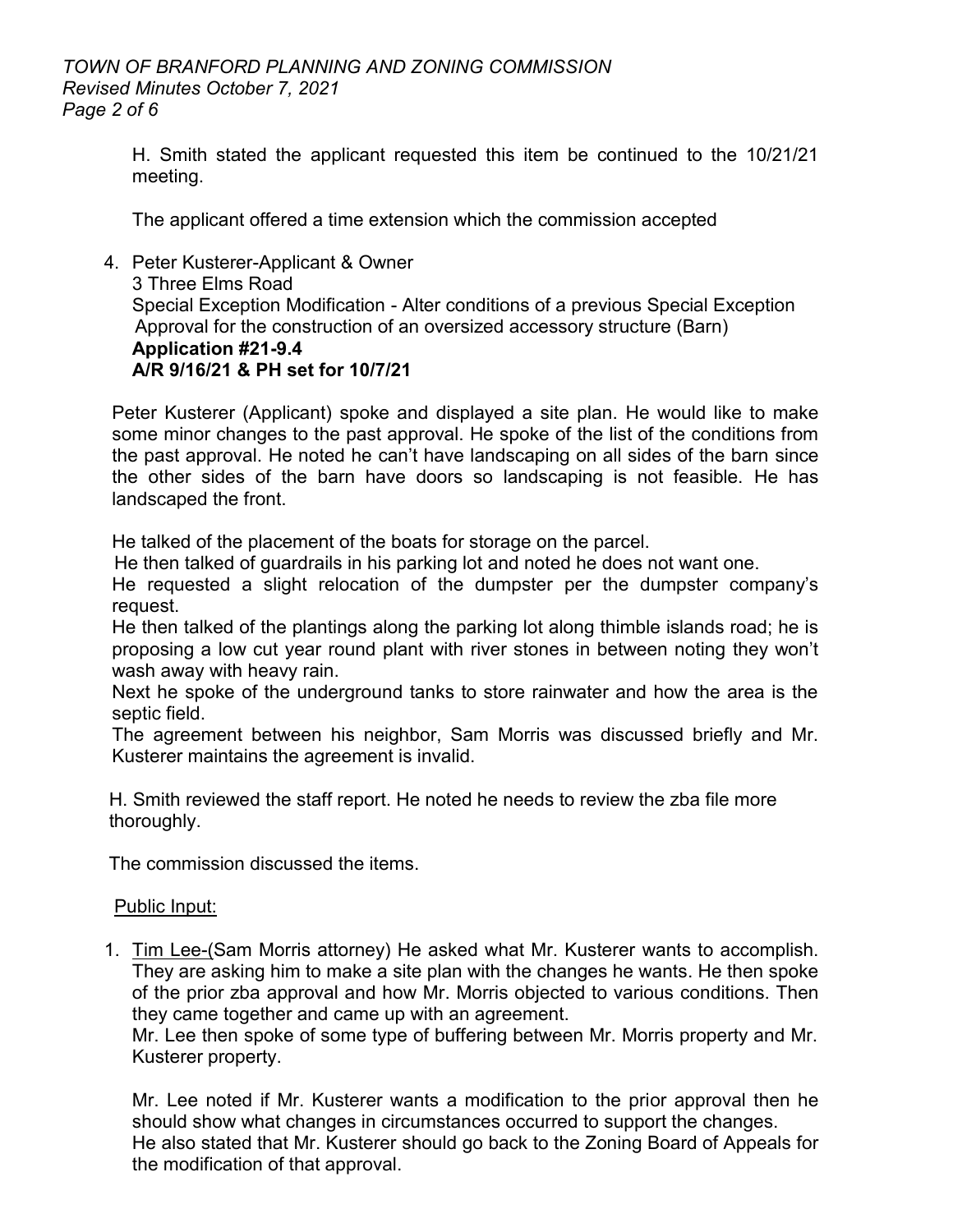- 2. David D'Atri-. (4 Three Elms Rd)- He said he fully supports the proposed barn noting it's an excellent design. He felt the guard rail is not really necessary. He said moving the dumpster for easy access makes sense. He noted that regarding the underground storage, perhaps someone could do a runoff calculation for him to see if property can absorb the water. He said Mr. Kusterer has made an effort to improve the landscaping.
- 3. Barbara Chessler-(8 Three Elms Rd.)She said she doesn't understand why they are here at this meeting and said this could have been handled 2 years ago. She said this has been ongoing for 6 years now. The neighbors have been waiting for some action to be taken regarding the barn. She asked; if Mr. Kusterer never builds the barn, does he still have to follow the conditions of approval? She thinks this is a delay tactic. She noted that a boat has been on the street for 6 months or more.
- 4. Paul Cassella- (11 Three Elms Rd.)--He asked for clarification about the windows. He asked where is the boat storage going to be? Where is the path going to be? Also, is the apron going to be paved? He also felt the guardrail would be unsightly.
- 5. Barbra Chessler (8 Three Elms Rd.)She said that the runoff after a heavy rain is significant. After it rains there is a pile of stones at end of his driveway.

Mr. Kusterer responded to some of the public comments.

## **Chairperson Andres closed the Public Hearing.**

- 5. Branford Summit Apartments LLC c/o Frank Vigliotti-Applicant & Owner 5 & 13 Summit Place Zoning Map Amendment –To add to the Commerce Park (CP) Zone Incentive Housing Overlay Zone (IHOD) designation to properties at above addresses. **Application #21-9.2 A/R 9/16/21 & PH set for 10/7/21**
- 6. Branford Summit Apartments LLC c/o Frank Vigliotti-Applicant & Owner 5 & 13 Summit Place Special Exception-Multi-Family IHOD Development **Application #21-9.3 A/R 9/16/21 & PH set for 10/7/21**
- 7. Branford Summit Apartments LLC c/o Frank Vigliotti-Applicant & Owner 5 & 13 Summit Place Special Exception for Grading (Section 6.8) associated with IHOD Multi-Family Development **Application #21-9.5**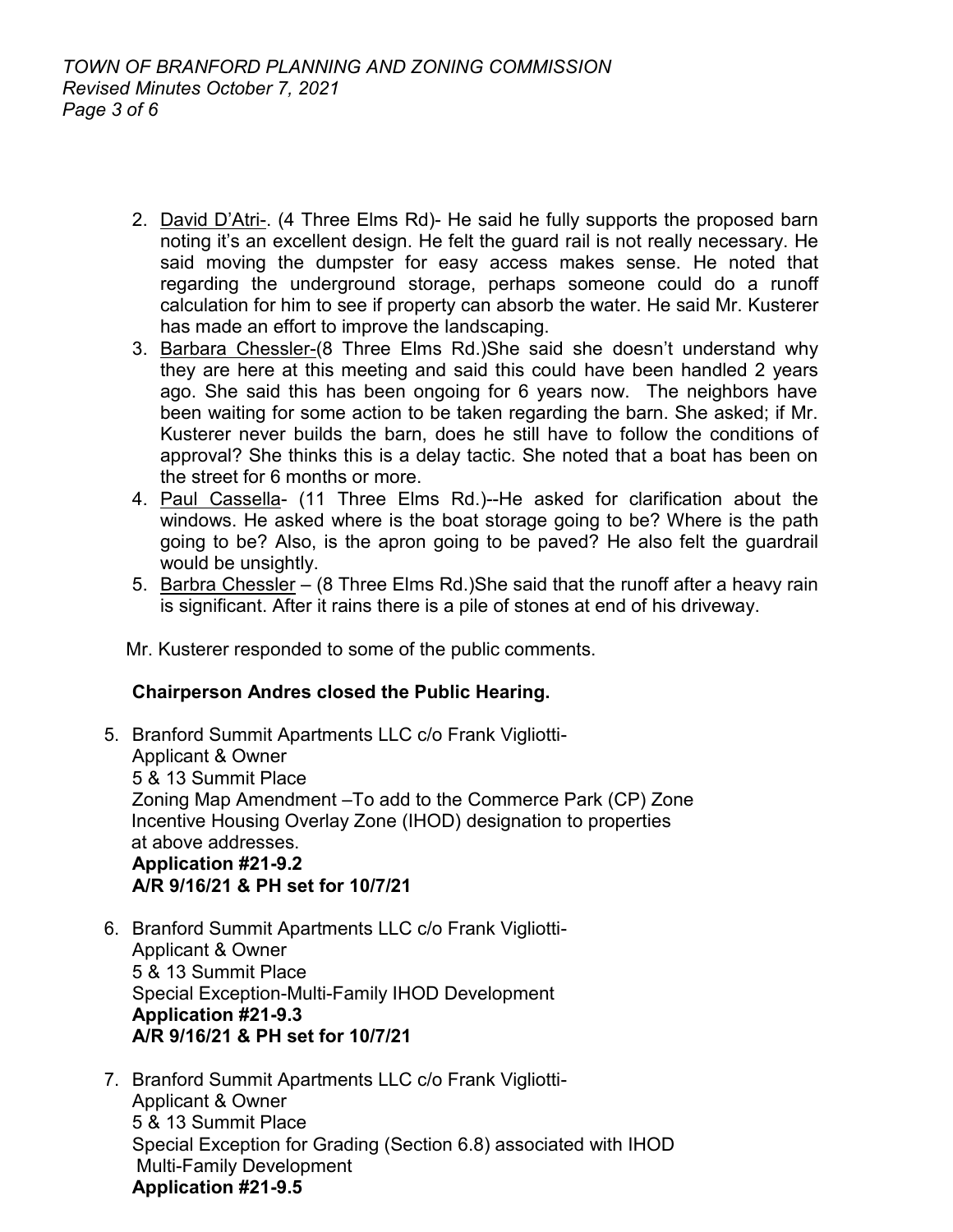## **A/R 9/16/21 & PH set for 10/7/21**

## **H. Smith said the applicant's attorney has requested that the public hearings be opened and continued to the 10/21/21 meeting.**

## **MINUTES: 9/16/2021**

H. Smith noted that two corrections need to be made under the public input section.

#### **J. Chadwick made a motion to approve the minutes with the corrections noted. J. Vaiuso seconded the motion which was approved unanimously.**

## **CORRESPONDENCE:**

- 1. Swap out for new antenna cell tower located at 405 Brushy Plain Rd.
- 2. Swap out for new antenna cell tower located at 723 Leetes Island Road.
- **3.** Notification from East Haven regarding an application for a Zoning Text Amendment. The Public Hearing was 10/6/21. If anyone wishes more information, contact H. Smith.

## **OLD BUSINESS:**

1. BC Investment Property LLC, c/o Bruno Ciccone-Applicant & Owner 175 Cherry Hill Road 11 Lot ReSubdivision **Application #21-8.1 A/R 9/2/21 & PH to be set** 

**Public Hearing date to be set by Chairperson and Staff.**

2. ALMR LLC, c/o David D'Atri- Applicant & Owner 4 Three Elm Road Special Exception Modification-Multi Family Dwelling **Application #21-6.9 A/ R on 7/1/21 & PH set for 10/21/21**

## **NEW BUSINESS:**

1. Syed Sami-Applicant Oil Barons Inc. c/o Robert Hartmann-Owner 49 Leetes Island Road Special Exception Modification – Expand Convenience Store **Application #21-9.6 To be A/R & PH set for 10/21/21**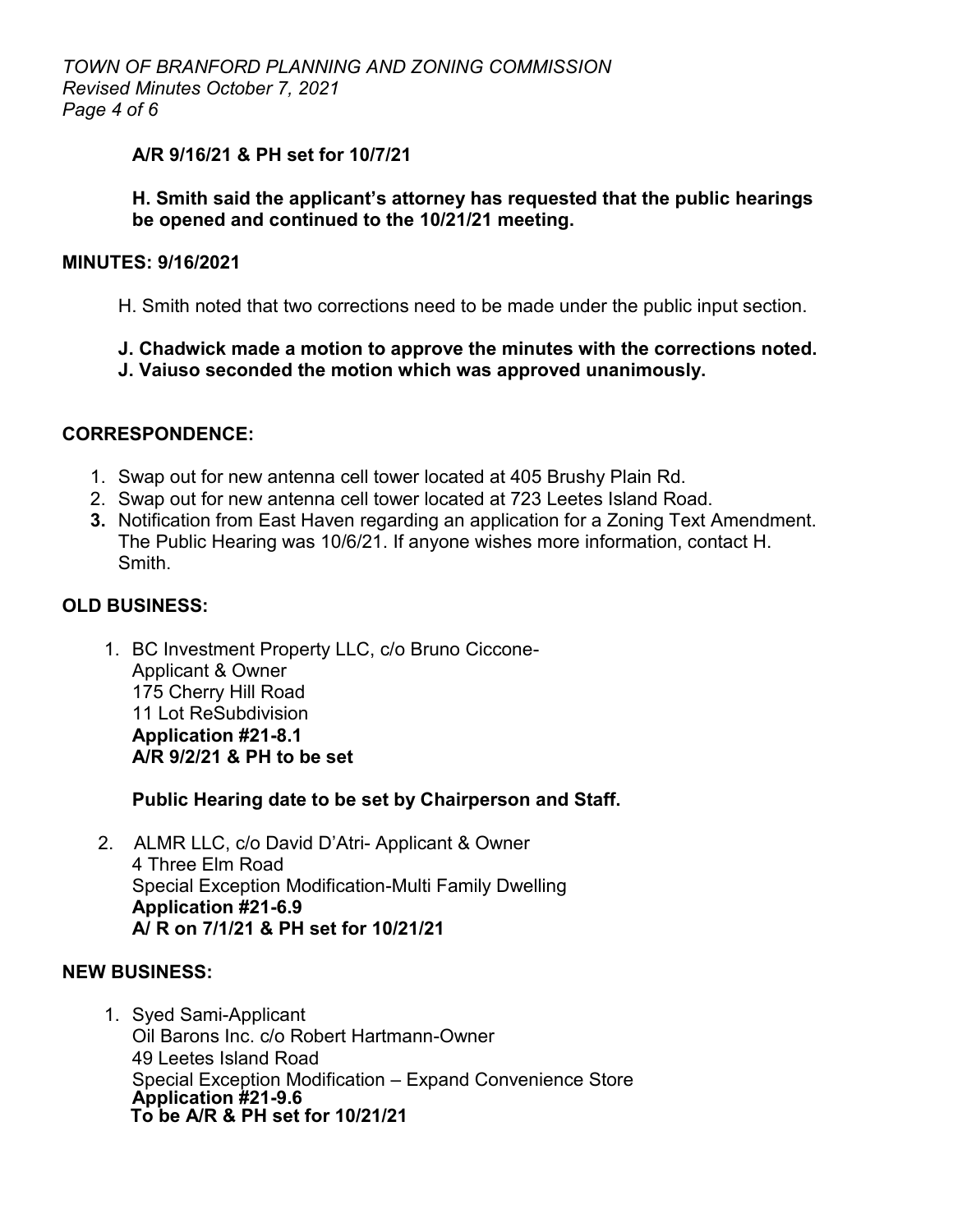*TOWN OF BRANFORD PLANNING AND ZONING COMMISSION Revised Minutes October 7, 2021 Page 5 of 6*

2. 13 Sycamore LLC, c/o Richard Michaud-Applicant & Owner 13 Sycamore Way Site Plan- Research Lab & Office **Application #21-9.8 To be A/R**

This application was recently received. It will be discussed at the 10/21/21 meeting.

3. Gary Fowler-Applicant & Owner 61 Flax Mill Road Special Exception for Grading (Section 6.8) for a Single Family Home **Application #21-10.1 To be A/R & PH to be set**

## **Public Hearing date to be set by Chairperson and Staff.**

4. Anthony Loricco-Applicant & Owner 18 Brookhills Road Special Exception for Grading (Section 6.8) for a new Septic System **Application #21-10.2 To be A/R & PH to be set** 

**Public Hearing date to be set by Chairperson and Staff.**

## **OTHER BUSINESS:**

1. Opt–out of new State Statutory provisions (CGS Section 8-2/Public Act 21-29) regarding Accessory Apartment

## **The Public Hearing is scheduled for 10/21/21.**

- 2. Planner's Report
	- 1. H. Smith noted the Affordable Housing Committee had their first meeting and it went well. The next meeting is scheduled for 10/18/21. He named the committee members and J. Chadwick noted it is a robust group. H. Smith noted the outcome of his group is to have an affordable housing plan adopted by June 1, 2022.